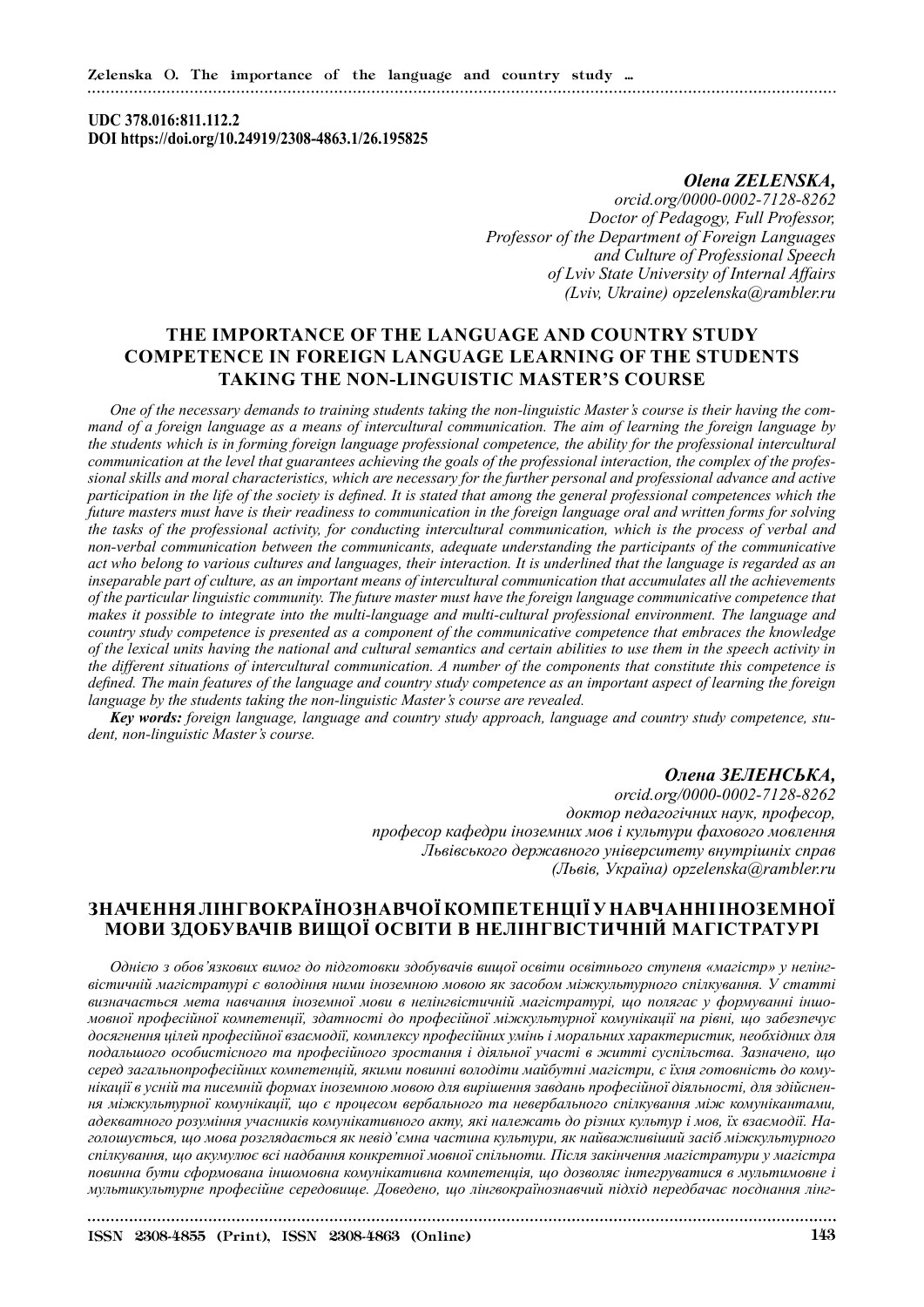*вістики з країнознавством. Лінгвокраїнознавча компетенція представлена як компонент комунікативної компетенції, що містить знання лексичних одиниць з національно-культурною семантикою та певні вміння застосовувати їх у мовленнєвій діяльності в різних ситуаціях міжкультурного спілкування. Визначено низку компонентів, що входять до складу цієї компетенції. Розкрито основні характеристики лінгвокраїнознавчої компетенції як важливого аспекту навчання іноземної мови здобувачів вищої освіти освітнього ступеня «магістр» у немовній магістратурі.*

*Ключові слова: іноземна мова, лінгвокраїнознавчий підхід, лінгвокраїнознавча компетенція, здобувач вищої освіти, нелінгвістична магістратура.*

**Formulation of the problem.** The reform of higher education foresees raising the activity of the establishments of higher education on a qualitatively new level that corresponds with the modern conditions and needs of the society. Every subject, including a foreign language, plays a definite role in solving the tasks of higher education. The methods of teaching the foreign languages envisage besides the practical command of a concrete foreign language its mastering as a means of oral and written communication and obtaining the new information, raising the literacy necessary for every educated person, more profound acquaintance with the cultural values of the other countries, their achievements in various spheres of science, economy, policy, culture, the development of the skills of using references, cultivating diligence, forming the ability of independent work, self-education, broadening the educational world outlook and raising the cultural level of the students, namely those, who take the non-linguistic Master's course. The non-linguistic Master's course envisages the foreign language as the means of the effective professional interaction and development of the professional competence of the future masters in the system of the general cultural and professional competences. Training the students taking the non-linguistic Master's course for foreign language communication, forming the communicative ability without their gaining the norms of the adequate speech behaviour and without their knowledge about the life, reality, and culture of the country the language of which they learn are impossible. It defines the importance and topicality of the issues connected with developing the culturological approach, in particular its language and country study aspect in learning the foreign language by the students taking the non-linguistic Master's course.

**Analysis of recent research and publications.** The culturological approach to education is concerned in the papers of E. Sapir, V. Sydorenko, N. Trubetsky, L. White, A. Zapesotsky. The culturological approach to learning the foreign languages, in particular its language and country study aspect was researched by B. Baars, M. Bennet, I. Bim, L. Bloomfield, S. Elliott, C. Folomkina, O.Jesperson, G. Kytaigorodska, V. Kostomarov, R. Lado, R. Milrud, Yu. Passov, E. Shubin, V. Skalkin, S. Ter-Minasova,

E. Vereschagin, M. Waissburg, I. Zymnya and others. But the issues connected with the peculiarities of the aims, content and technologies of learning the foreign language by the students taking the non-linguistic Master's course, with the development of the model of developing the program of the foreign language for them, with the specificity of choosing and organizing mastering the language and speech material for forming the foreign language professional competence of the students, with the problems of intercultural communication, the content of the communicative competence, in particular of such its components as the socio-cultural competence, country study competence, language and country study competence, etc. need their further research.

**Aim of the paper.** Taking into account the modern concept of masters' training the aim of the paper is to ground the importance of the language and country study approach in foreign language learning of the students taking the non-linguistic Master's course and the formation of the language and country study competence, and to define their essence.

**Results and discussion.** The concept of the organization of training the masters in Ukraine foresees that this training is necessary taking into consideration the high dynamics of the modern labour market, the need to orientate the masters to its concrete segments and to realize the highest possible efficient usage of the scientific and pedagogical potential of the establishments of higher education (On the Concept of the Organization of Masters' Training in Ukraine, 2010). After taking the Master's course the master must have the foreign language communicative competence that makes it possible to integrate into the multi-language and multi-cultural professional environment. The foreign language has such functions as follows: it is the means of cognition; the custodian of culture; the means of communication; the instrument of development and education; the means of interpersonal and international communication. Culture is a condition that defines the realization of the creative potential of a personality and society, a form of the affirmation of peoples originality and a basis of the nation's spiritual health, a humanistic orientator and criterion of a person's and civilization development (Declaration of Culture Rights, 1996). The language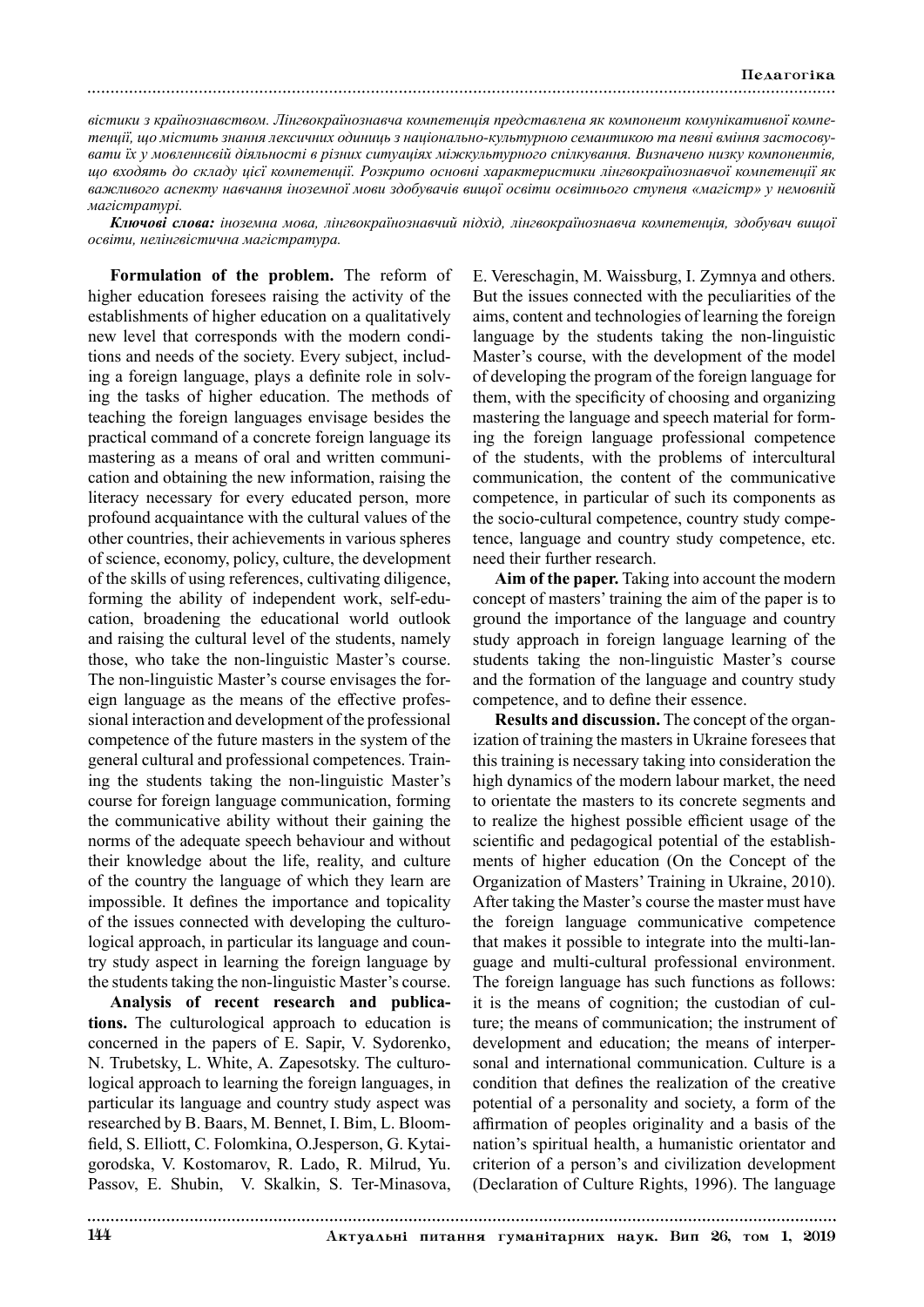forms a person, reflects the people's self-consciousness, their mentality, national character, morals, system of values, world perception and world vision, defends the cultural gains and passes them on from one generation to another. The language is the product of culture. The languages must be learned in their indissoluble connection with the world and culture of the people who use them (Ter-Minasova, 2000). Culture and language have two functions of influence on the society: the function of the language influence that is realized by the linguistic means, and the function of the influence of the national cultural environment. The foreign language can be considered as the phenomenon of culture, as the element of culture, as the "crossroads of culture", and the means of culture transmission. Foreign language culture is that part of general culture of the humanity which the person who studies can master in the process of communicative foreign language education in the cognitive (culturological), developing (psychological), up-bringing (pedagogical) and educational (social) aspects (Passov, 2000: 27). The language accumulates all the achievements of the particular linguistic community; it is a system of coding the information about the reality that reflects that world perception which those who speak this language have. The command of the foreign language is not enough without mastering knowledge of the socio-cultural sphere of life that the native speakers have, and the ability to decode the foreign language socio-cultural information. The cultural concept as a complex formation that embraces the subject, image, notional, and valuable components is the most important category of linguoculturology (Zelenska, 2012). It is necessary to learn culture of the native speakers with all its traditions and customs, to have access to the best thoughts and institutions of the other nation, its literature, its culture, in other words, to the spirit of the nation in direct sense of this word (Jesperson, 2006). In this case an important role in achieving the goals of learning the foreign language during the non-linguistic Master's course has language and country study that is an aspect in learning the foreign language in the process of which it is possible to bring material and spiritual culture of the native speakers within the reach of the students. The language and country study approach foresees the connection of linguistics and country-study. It defines the choice of the language material, the content and the main aims of learning taking into account the specificity of the main types of the speech activity. The usage of the language and country study approach in learning the foreign language is dictated by the needs of the natural communication. Under these conditions it is

necessary to prepare the students for real communication, to form their communicative competence which has as the final result the possession of the foreign language skills and habits, knowledge of the country, the language of which they learn, following the certain norms of the lingual and extra-lingual behaviour that are necessary for adequate communication on the basis of complete understanding which is impossible without their having the main information about the surrounding reality.

The communicative competence is the ability to solve by means of the foreign language urgent for the learners and society tasks of communicating on everyday, academic, industrial, and cultural topics, the ability to use the facts of the language and speech for the realization of the communication aims (Azimov, 2000: 98). Communication can be carried out when the communicants have the extra-lingual information, namely, knowledge of the national-cultural denotations and their relations. The country study information is presented with the help of the philological means; the result of this is the process of forming certain language and country knowledge. The basis of this knowledge has the roots in the subject "Foreign language" which is taught at school and during the Bachelor's course. This knowledge is broaden and extended during the Master's course, the certain language and country study abilities are gained, and the language and country study competence is formed, which is the component of the communicative competence. It is an integral system of knowledge about the culture of the country the language of which is learned gained from the linguistic units containing the national-cultural component of semantics which are learned by the students in the process of mastering the foreign language; it is also a whole complex of certain language and country knowledge and skills which help to carry out the foreign language speech activity in different situations of intercultural communication. Such an approach to organizing the foreign language academic process, to choosing the material and information having the country study character that show both the common features and differences between the national forms of cultures and their new achievements and for teaching the main types of the speech activity increases the motivation of leaning and also optimizes the formation of the language and speech competences.

Thus, the language and country study competence is an important aspect of learning the foreign language by the students taking the non-linguistic Master's course because: it is an aspect of the methods of teaching the foreign languages that pertains to the choice and methods of introducing knowledge about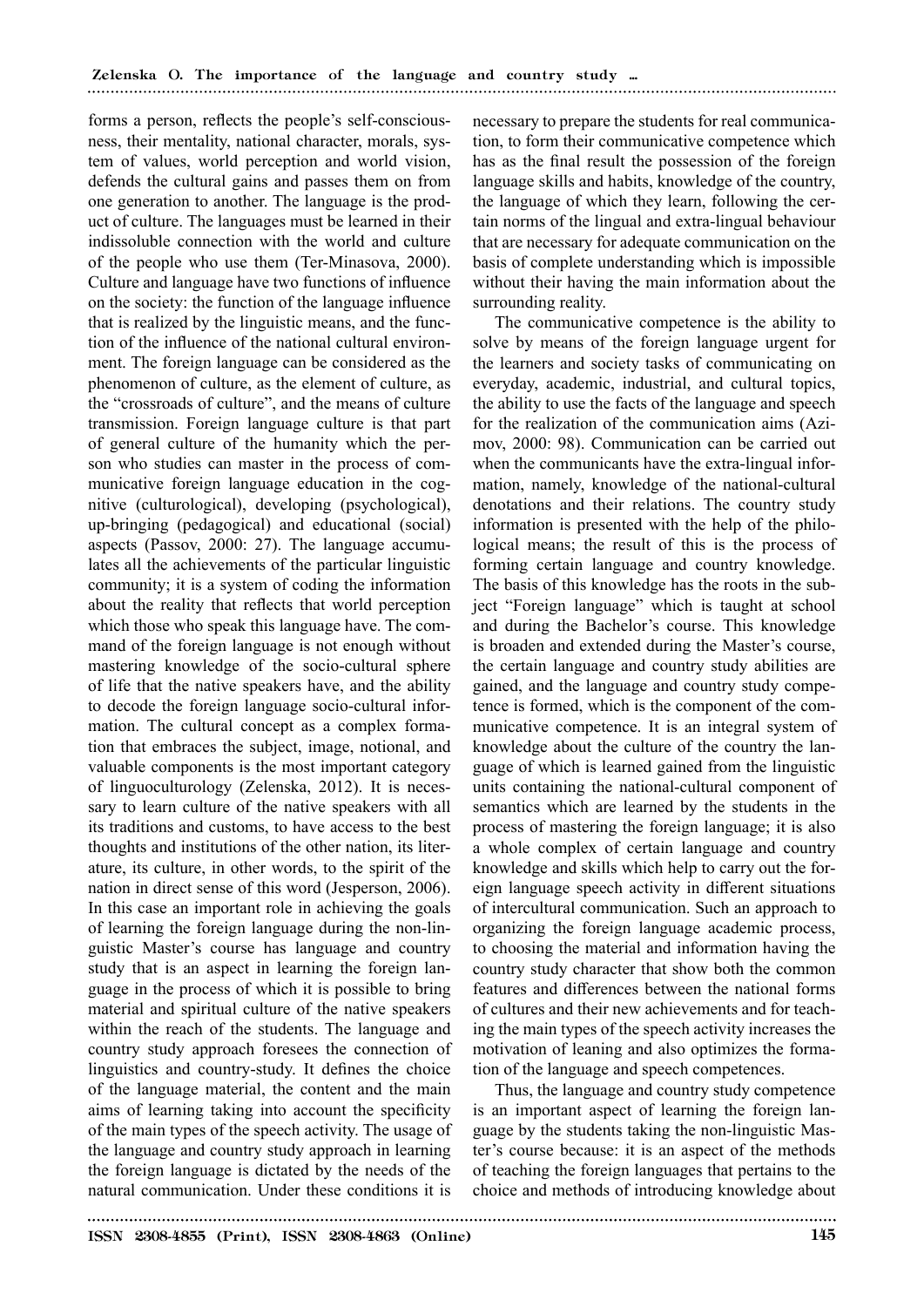the country, the language of which is learned, with the aim of its practical mastering; it is an aspect of learning the foreign language that reflects the national-cultural component of the language material; it provides the realization of the communicative competence in the acts of intercultural communication through the adequate perception of the interlocutor's speech or information, i.e. it gives the possibility to the students to associate with the linguistic unit the same information that the native speaker has and thus achieve valuable communication; it increases the motivation (communicative, social, and esthetic ones) of the students to learn the foreign language because they apply both to the language and to the culture; it provides more efficient solving the practical, general educational and up-bringing tasks; it considers the word as a cultural-historical phenomenon, as an image that embraces different associations, first of all those which are grounded on national culture and are natural for the native speakers and bearers of this culture; it foresees learning the vocabulary having national-cultural (denotative) semantics, facts, phenomena, valuables of national culture, ethical and esthetical norms accepted by the society; it reflects the national-cultural component of the language material; it is the means of revealing the possibilities to create with the help of the language the broader picture of the surrounding world, to perceive the nationally marked figurativeness deeper; it makes the solution of the philological problems of the adequate understanding of the text or any information possible; it is the linguistic basis of translation; it forms the country study competence – skills and habits of the analytical approach to learning culture of another country in the comparison with culture of ones own country, and makes it possible to reveal the differences between two cultures; it is aimed at acquiring the basic vocabulary (knowledge that all the representatives of the linguistic community have; knowledge of the realities that the communicants have and that is the basis of languages communication without

which valuable communication is impossible; general human, regional, ethnic, and local knowledge and knowledge of a micro-collective); it helps to reveal how the national mentality is reflected in the language phenomena; it raises the emotional, personal, estimative and intellectual level of the students; it can be used for teaching all the types of the speech activity; it helps to get information and to solve the communicative and educational tasks; it provides the realization of mutual understanding between the communicators who belong to various cultures, and also makes their intercultural communication possible.

**Conclusions.** Thus, improving the process of learning the foreign language as one of the main communicative means in the modern world is an inalienable component of the pedagogical process at the establishments of higher education of Ukraine. Solving the problems that appear in different branches of the life of the country cannot take place beyond the development and extension of the communicative processes between cultures and realization of forming the new socio-cultural space and the new personality that determines the necessity of the theoretical comprehension of the processes of intercultural communication. Intercultural communication helps to carry out the common activity pertaining to creating the common valuables, the new common cognition and the single socio-cultural space in which the representatives of different cultures can develop and interact in full value. The practical course of the business foreign language or the language for specific purposes develops in the students taking the non-linguistic Master's course among the range of the competences (lingual-didactic, speech, communicative, socio-cultural, foreign language, informative) the language and country study competence, i.e. knowledge about the national customs, traditions, realities of the country the language of which is learned, the ability to get from the linguistic unit the country study information and use it for achieving valuable communication.